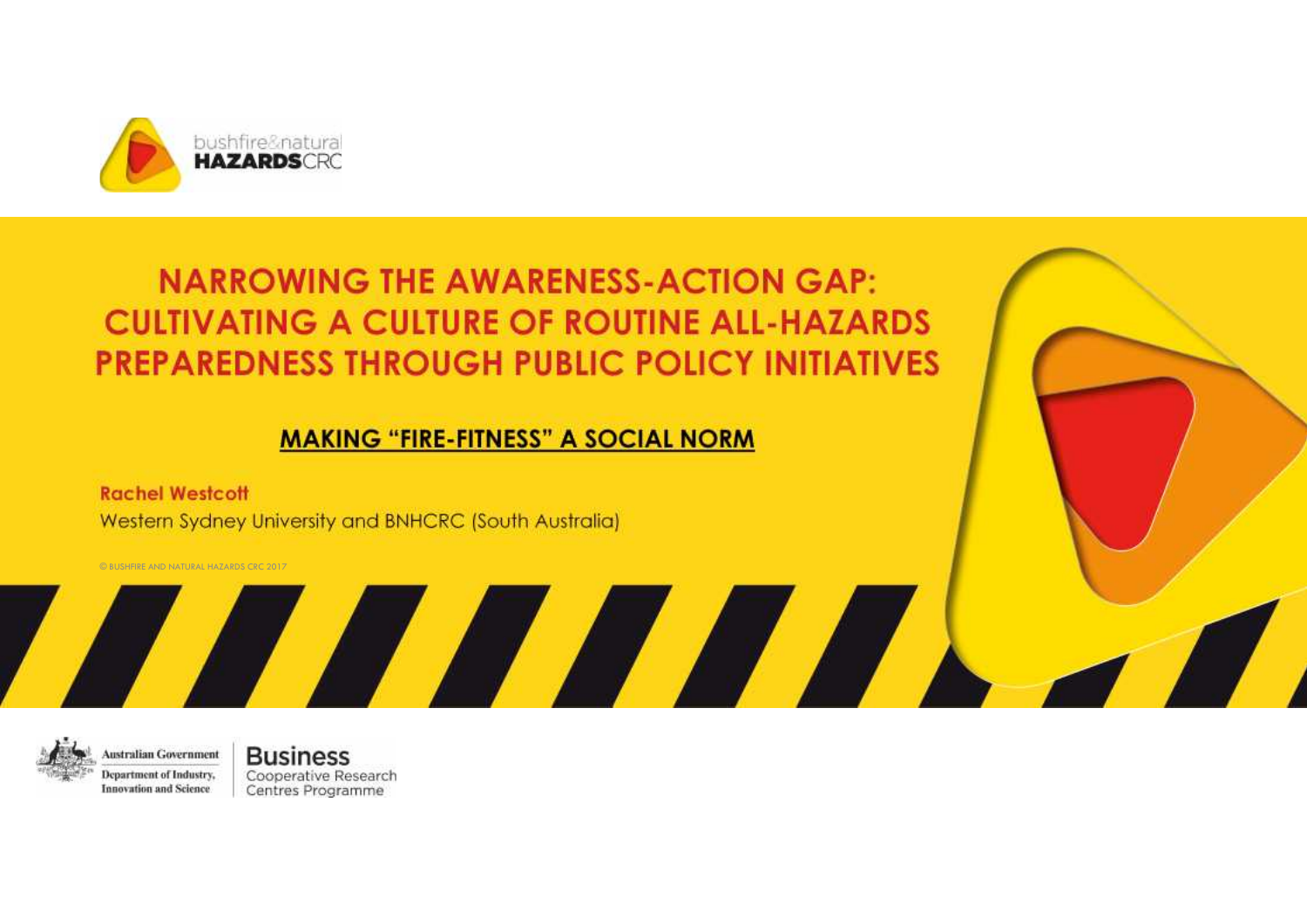

**ALL** 



**LINCOLN ROTARY CLUB INC. OF MANAGEMENT TIONATED BY ROTARY CARES** 

 $\overline{\phantom{0}}$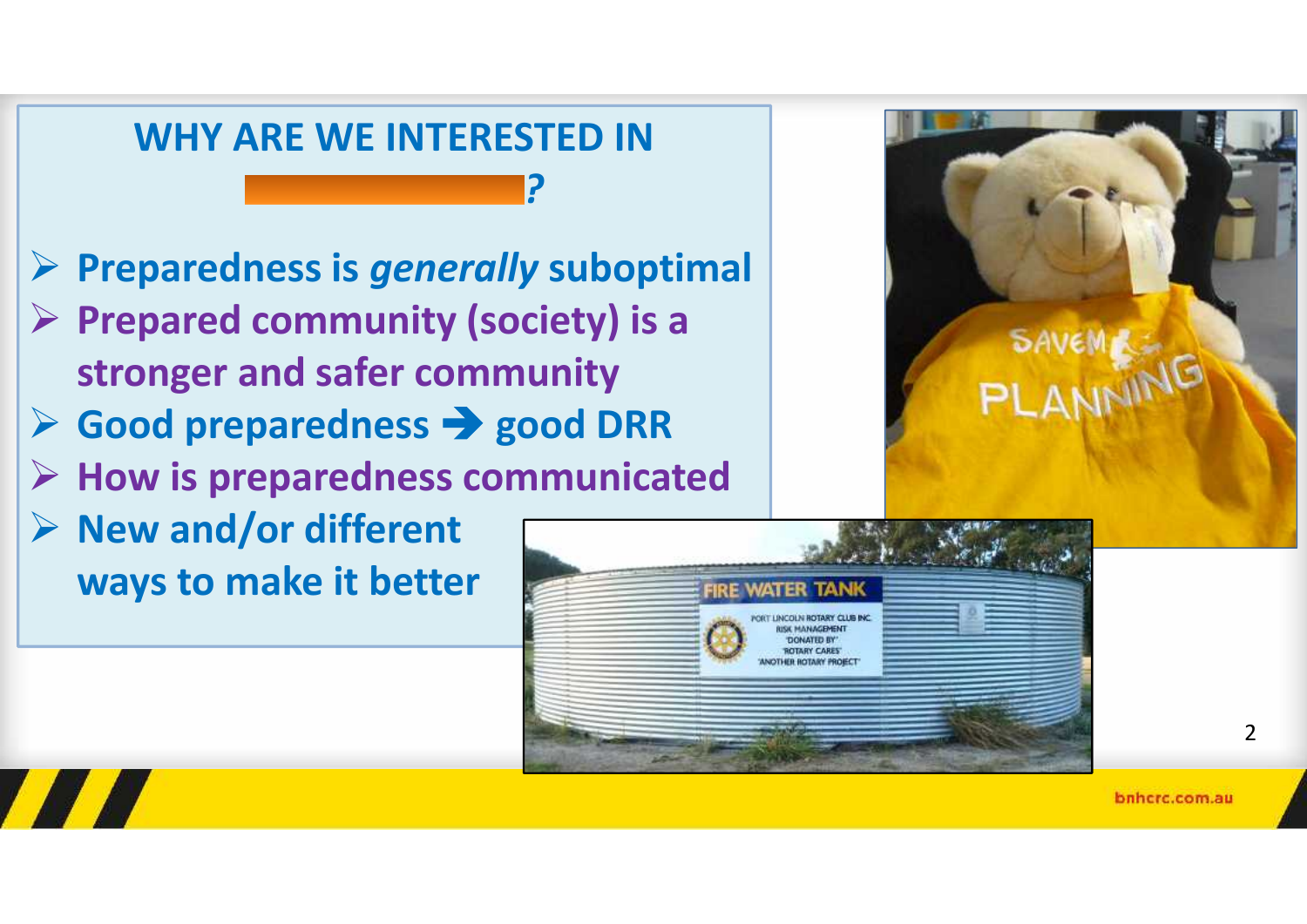#### **THERE ARE A FEW GIVENS WHICH DON'T NEED ELABORATION**

- **Climate change**
- **▶ New normal of extreme weather**
- **Sendai Framework For Disaster Risk Reduction (SFDRR) 2015-2030**
- **Natural hazards are** *non-routine social problems* **(Drabek 2004)**
- **Improve human safety and well being - implicit in that is non human and environmental safety & well being because that impacts directly on people…***One Health, One Welfare*

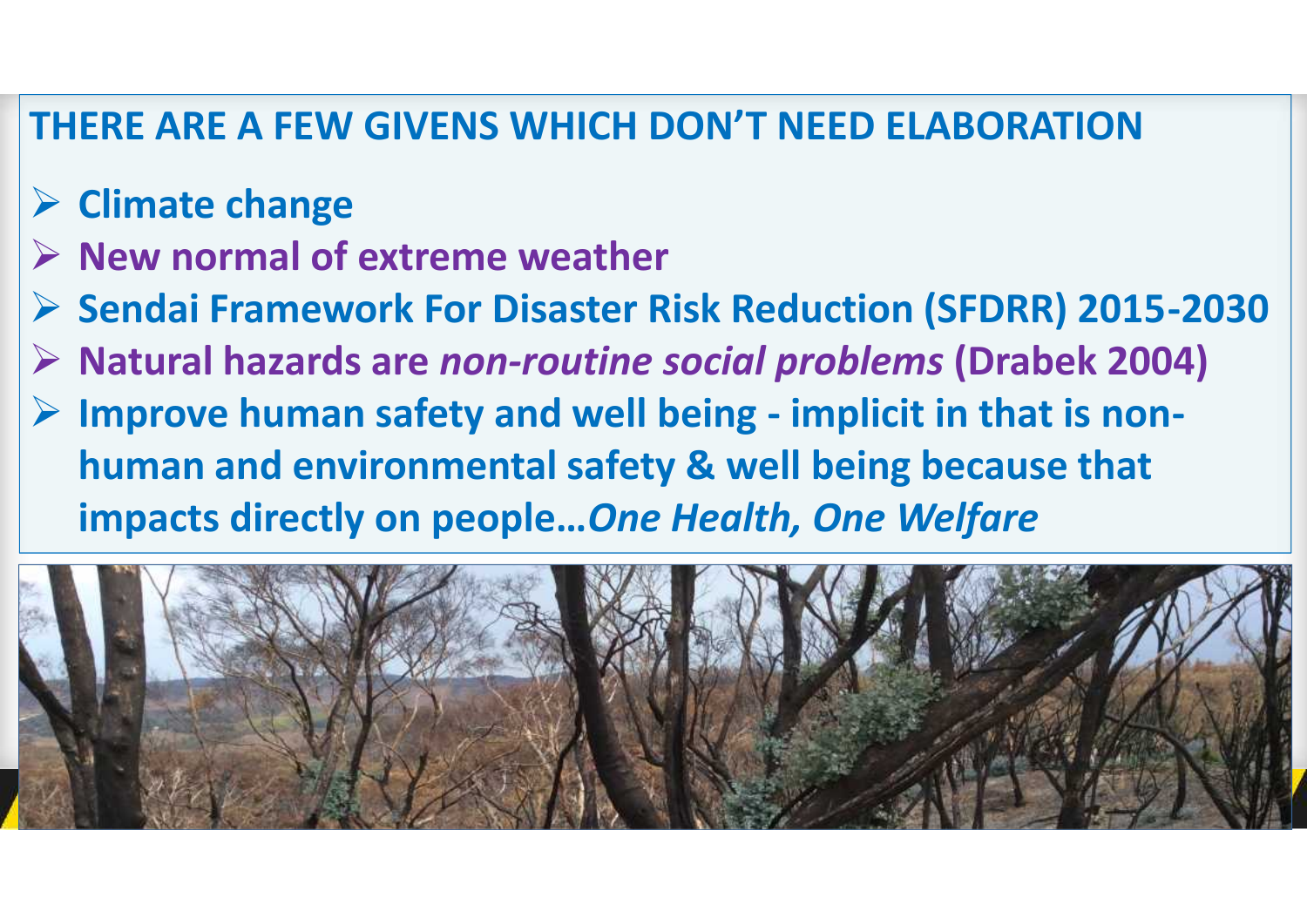- and **Achieving good<br>
preparedness is a preparedness is a multi-faceted exercise No one-size-fits-all Less costly than Response, Relief and Recovery Other advantages to**
	- **being a well prepared society**

**ALL** 



bnhcrc.com.au

4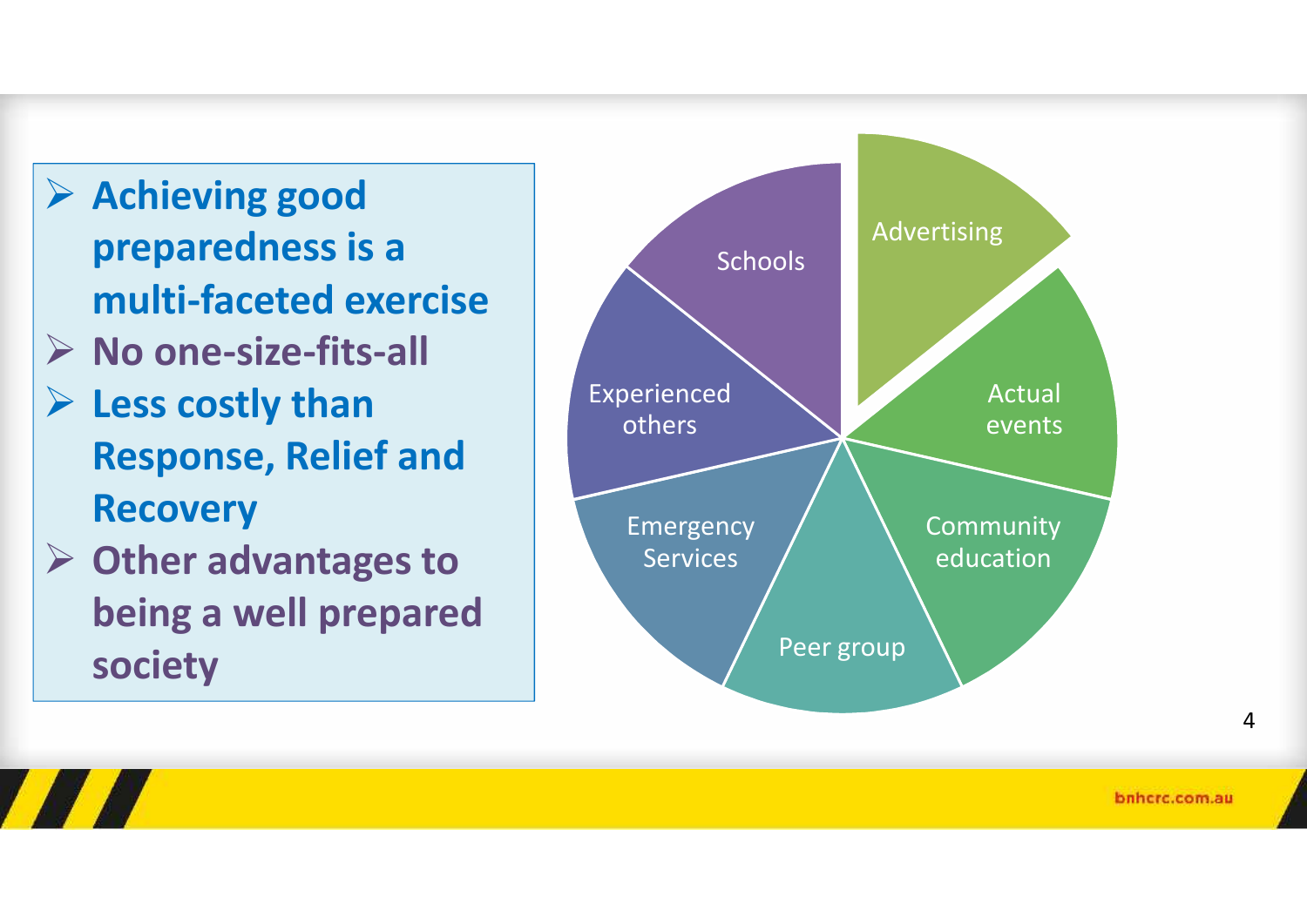*GENEVA, 27 April 2017* - Australia estimates that  $||$ its annual economic losses from disasters will **triple** to US\$17.7 billion by 2050 | **1980** 

https://www.unisdr.org/ archive/52874

**ATA** 



#### **PREVENTION & PREPAREDNESS RESPONSE RECOVERY**

**Attorney-General's Department Submission Productivity Commission inquiry into natural disaster funding arrangements June 2014 p 14** 5

bnhcrc.com.au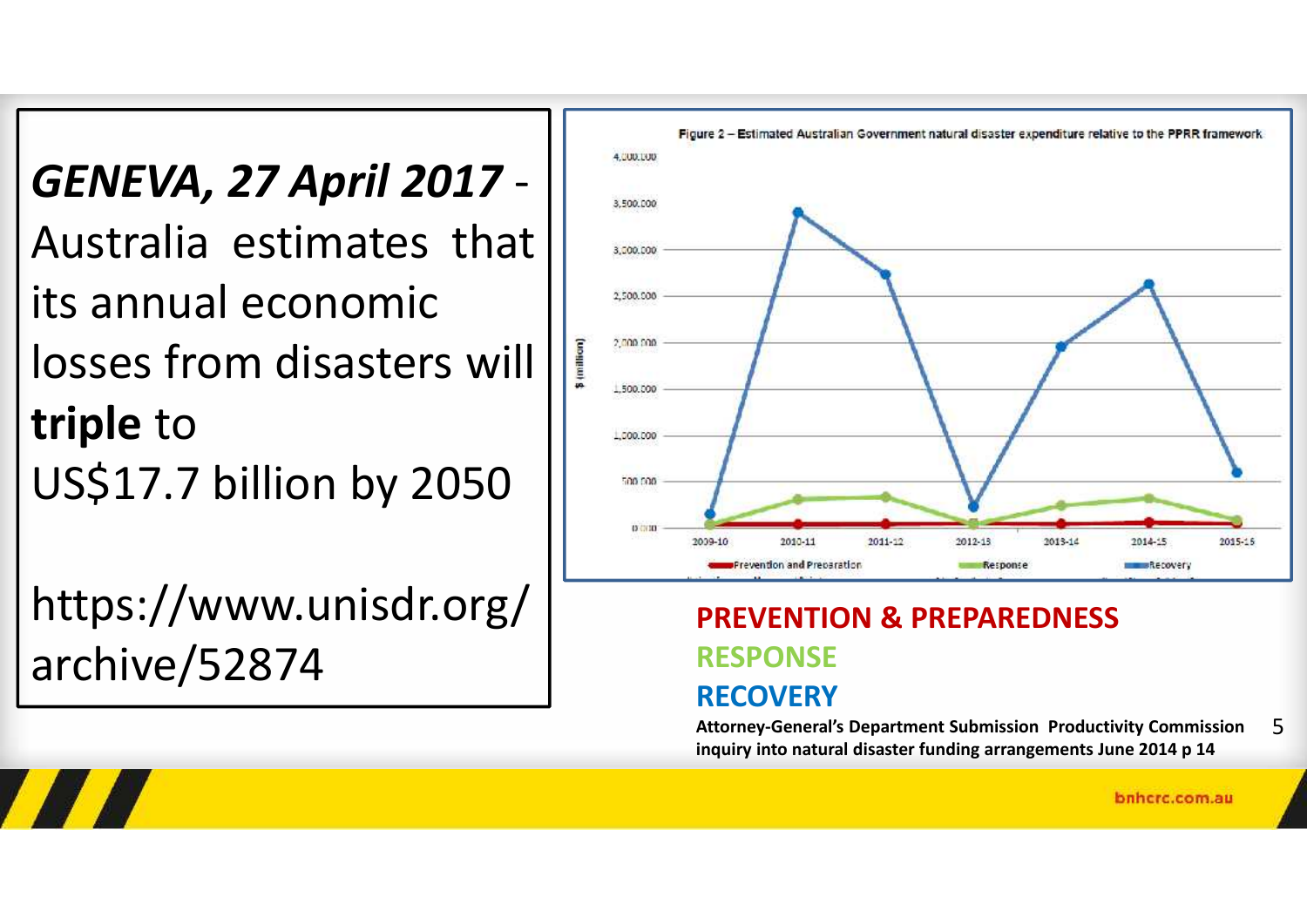**The CART BEFORE THE HORSE Syndrome**

**THE REAL** 

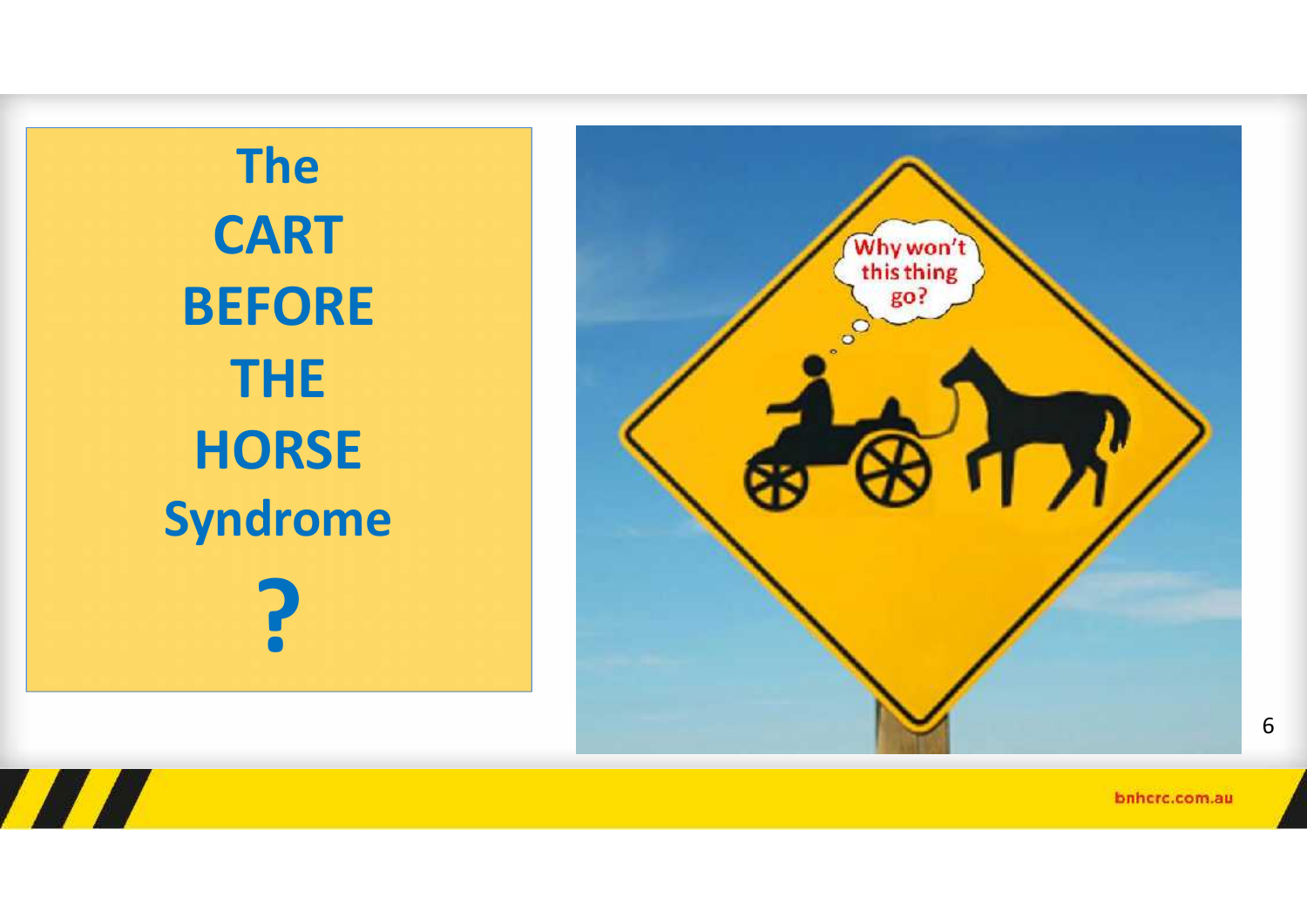See my blog post on the UNISDR DRR Voices blog page: (details in handout)

http://www.preventionweb.net/experts/oped/view/54363

**What Comes First? Building DRR By Cultivating A Preceding Culture Of Preparedness As A 'Social Norm'**



7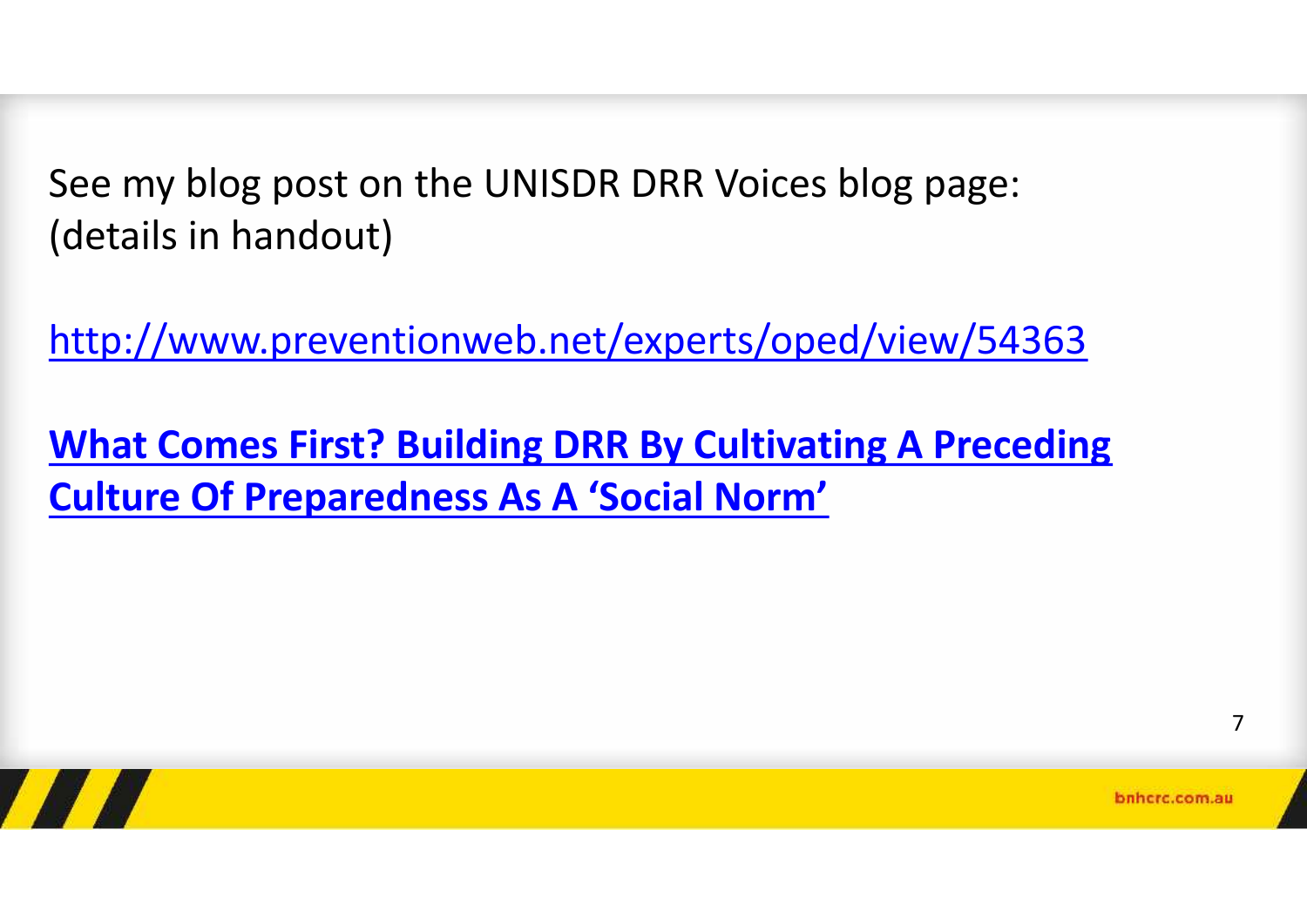**Inherent conservatism –**

**Don't frighten the horses!**

Innovative public policy has to overcome **conservative** public policy and bureaucracy, policy makers, government & a culture of consumerism

**TALL** 



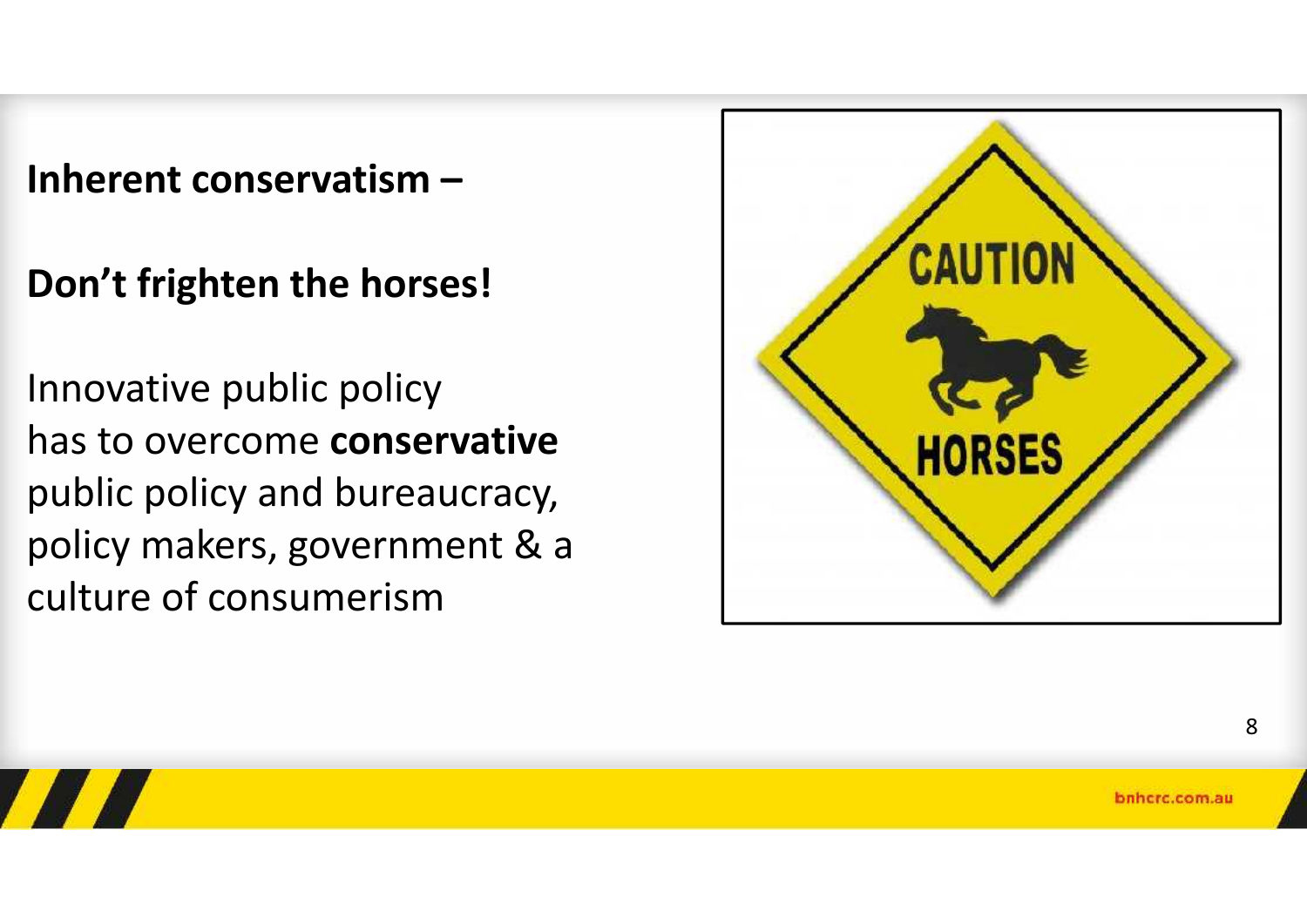# **TO REITERATE THE PROBLEM**

- Uptake of preparedness behaviour is generally (still) low
- Preparedness is a **PUBLIC HEALTH** issue
- Barriers to achieving good preparedness: too hard, too big, too \$\$, too time-consuming I don't know where to start I don't know how to get help It won't happen to me I know I should get around to it

# • ONE SIZE DOES NOT FIT ALL **PROPERTY ALL** 9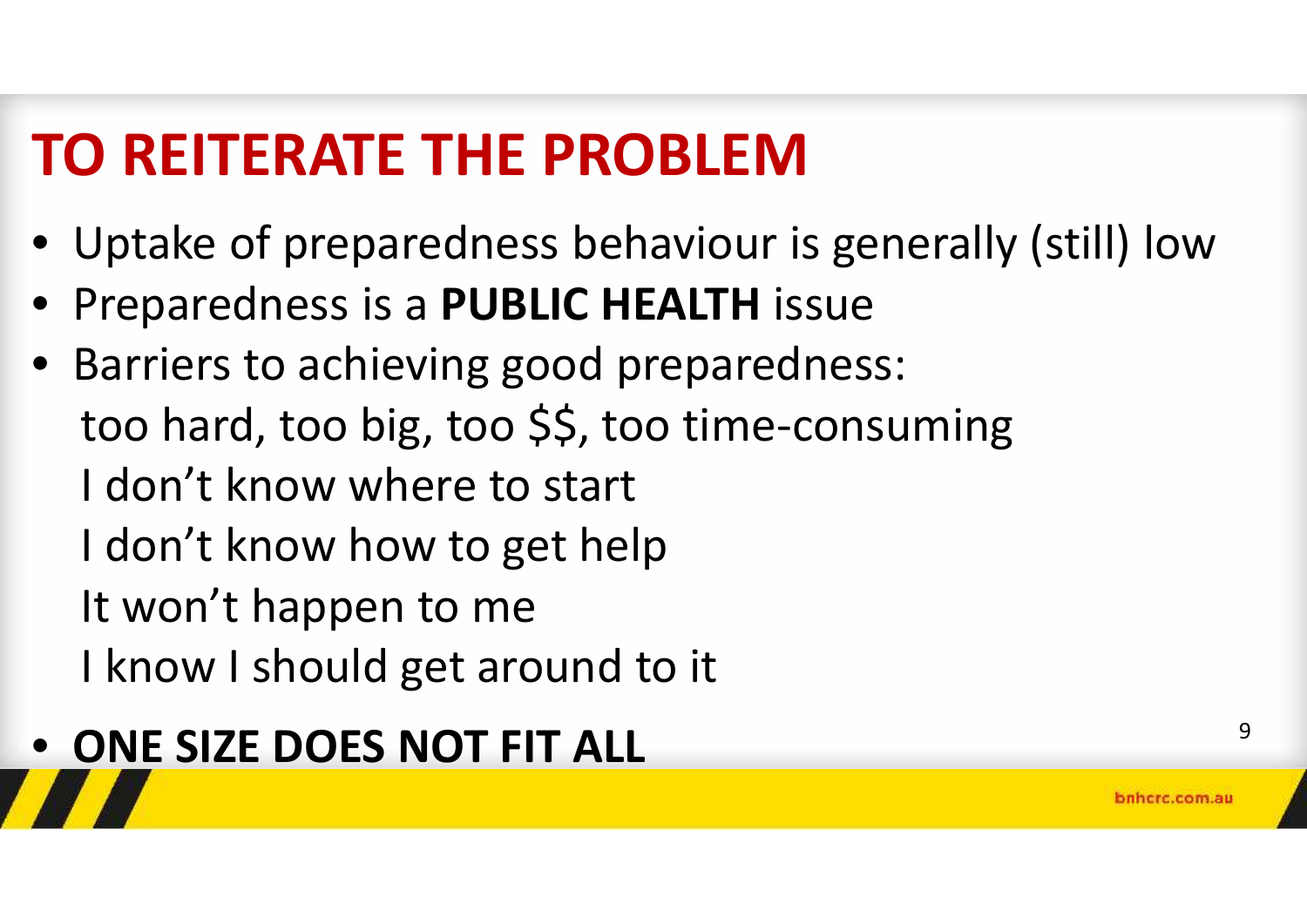## **CULTIVATING A CULTURE OF PREPAREDNESS**

## Make preparedness **ROUTINE** - as routine as **putting fuel in the car** or **buying the groceries**





#### **PREPAREDNESS therefore becomes a SOCIAL NORM**

10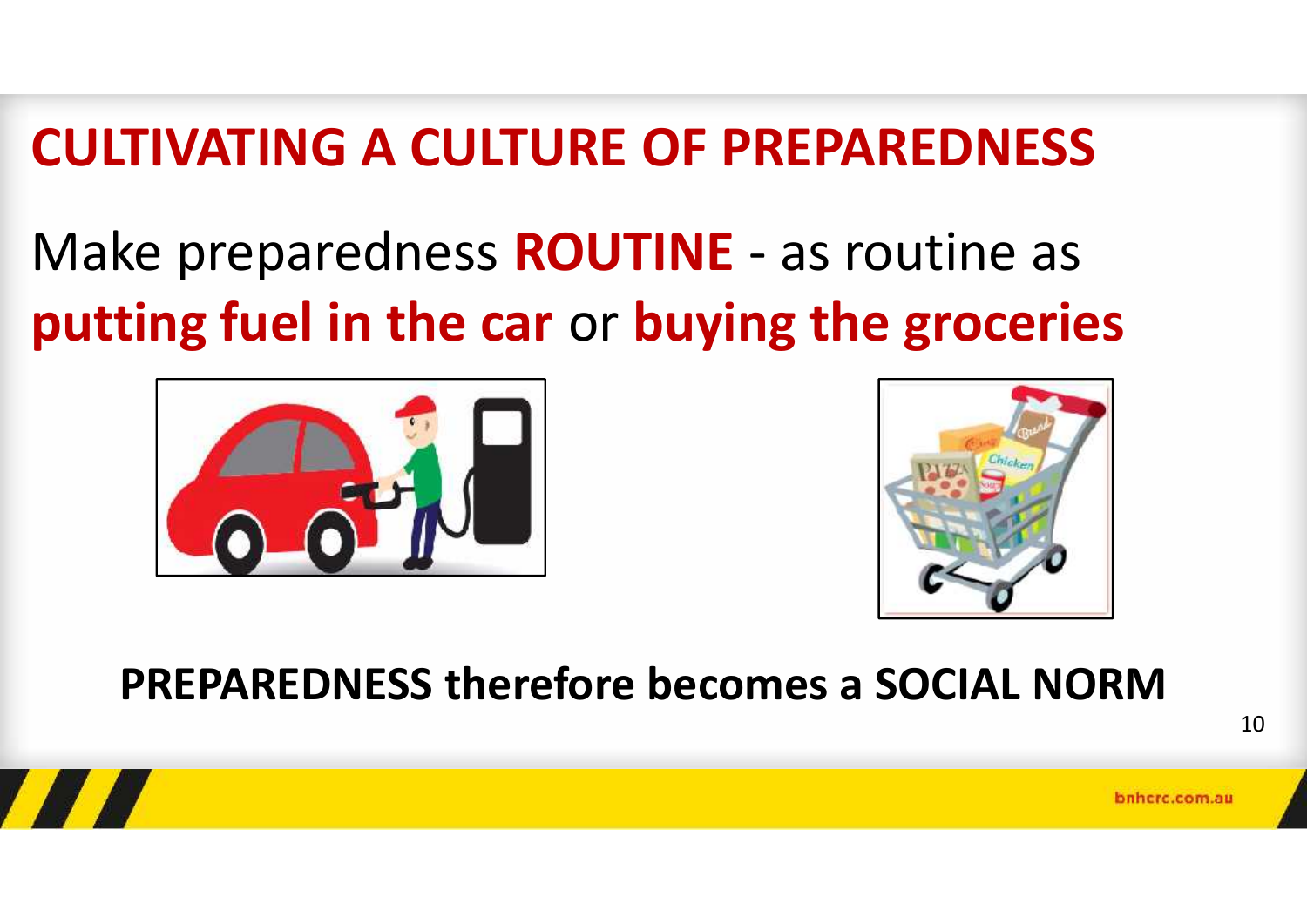### **PROMOTING PREPAREDNESS through NEW POLICY**

- **1. Catastrophic Day Leave (CDL)**
- **2. Financial incentives**
- •**Insurance policies**
- •**Municipal fees and charges**
- •**Best practice rewards**
- •**Property value adding**
- **3. Farming practices, fuels and firebreaks**

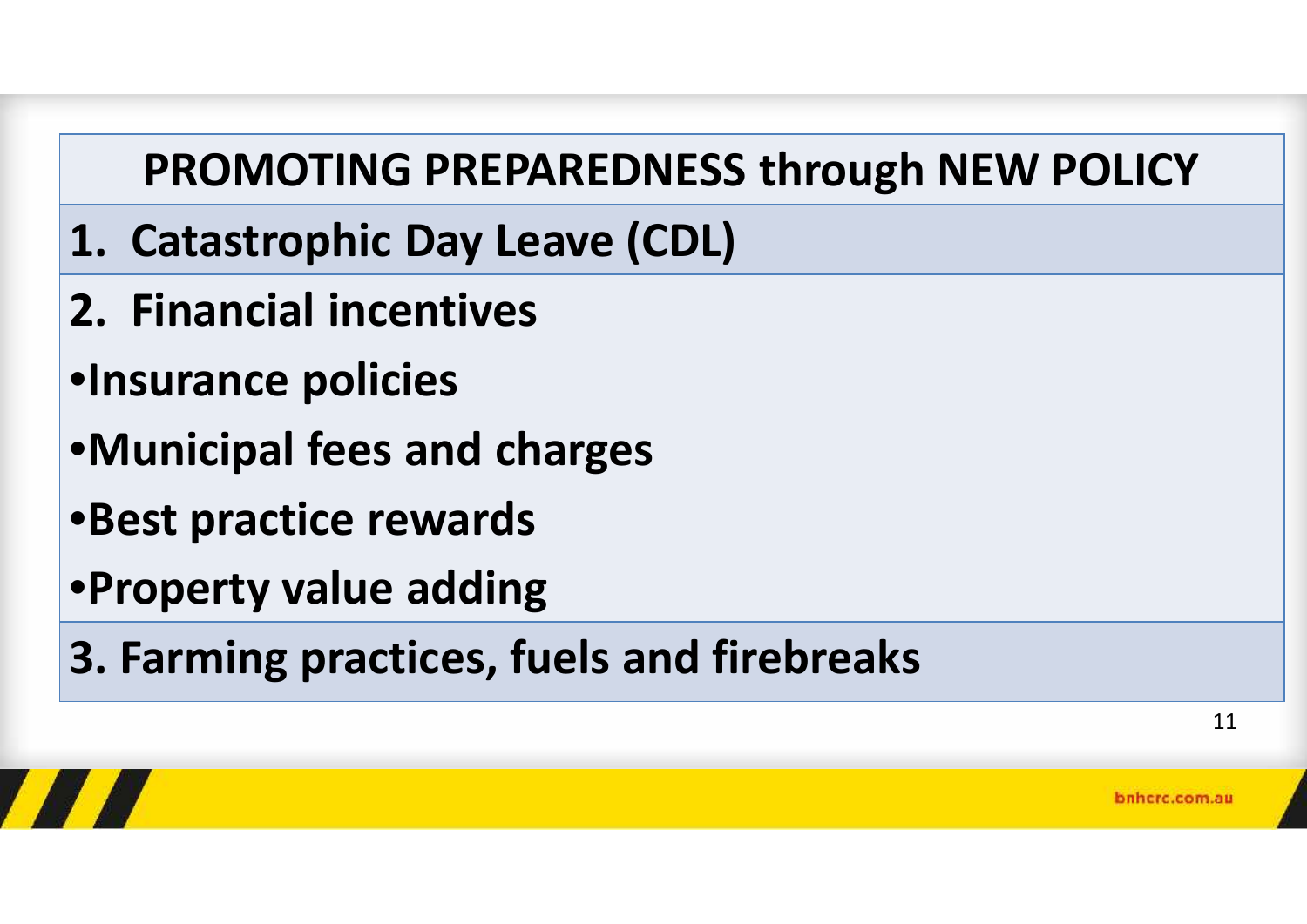## **CATASTROPHIC DAY LEAVE**

**Formal workplace agreement** between employer/employee

- "Trade" other leave or entitlements (e.g. recreation leave, overtime, Time-Off-In-Lieu (TOIL) days, Flex days
- Written into individual employee contracts
- Moves **preparedness** into the day-to-day **public realm**

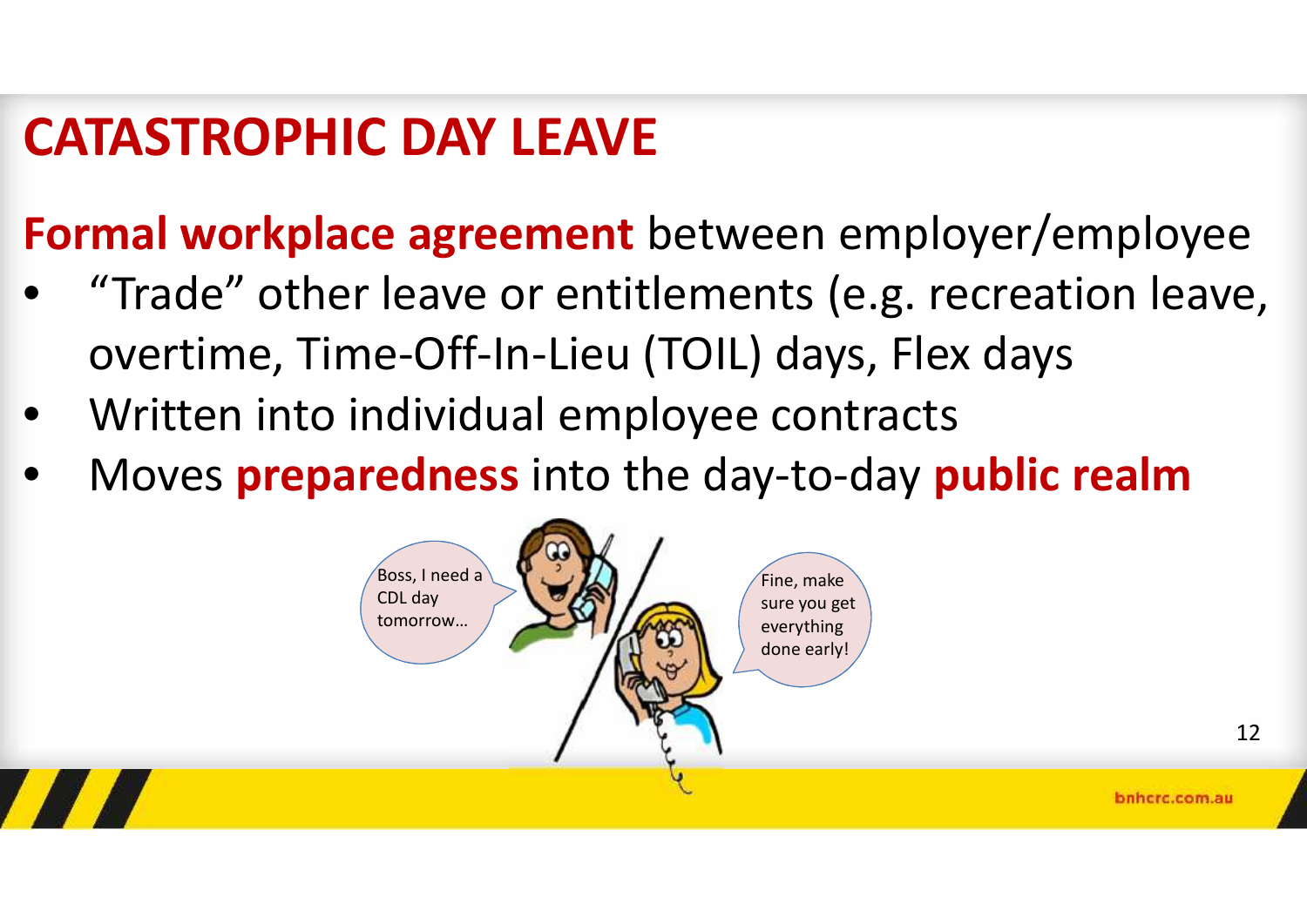

# **FINANCIAL INCENTIVES**

**Discounts on council rates** or insurance policies for attending fire safe seminars

**Awards** and public recognition – "Bushfire Best Prepared"

**Value adding** for the sale of compliant properties

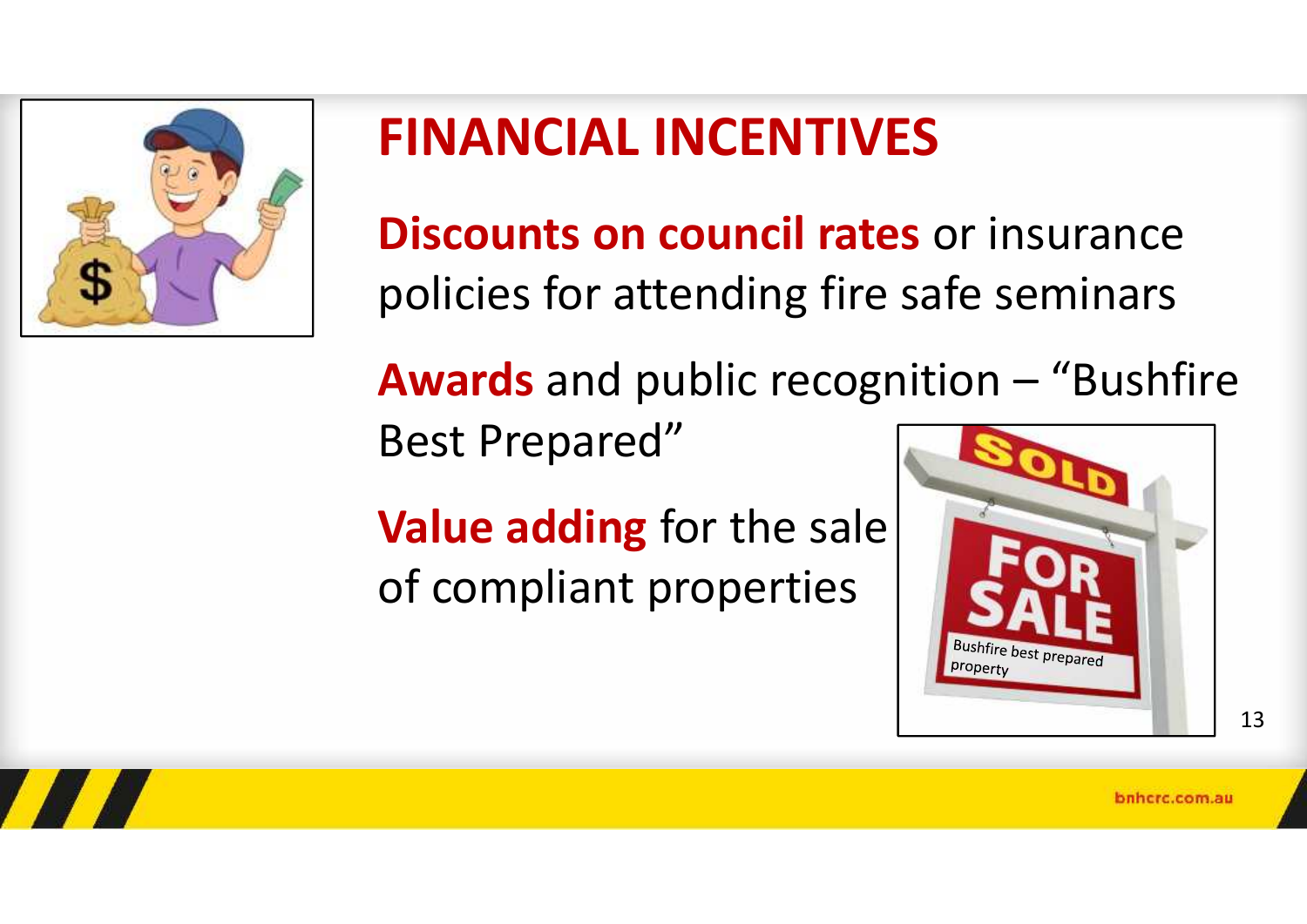## **FARMING PRACTICES**

### **Review the use of firebreaks** & spraying fence lines

- a by-law??
- something to burn back to
- trials of chemical firebreaks

### **Conservation farming is a good thing**

- no-till, no burn, retain soil organic matter
- greater crop density and productivity

### **Crop & fuel types** – **oilseed** vs **cereal** vs **grass**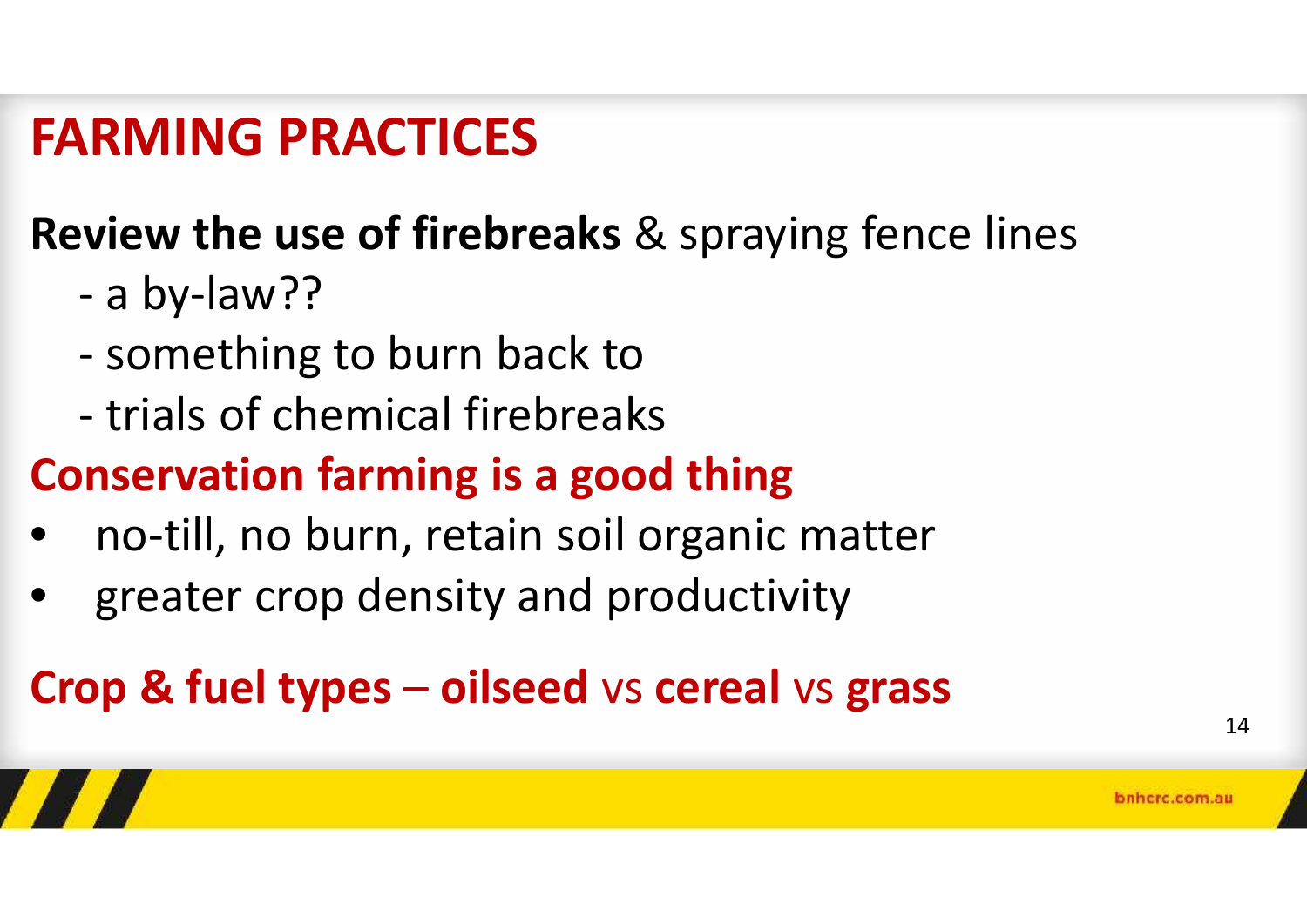#### **MEDIUM - LONG term changes to public health & safety policy**

- Catastrophic Day Leave optional but FORMAL workplace leave
- $\triangleright$  Give new people easily accessible fire safety information and reward them for joining in.
- $\triangleright$  Publicly acknowledge best practice.
- $\triangleright$  Give farmers incentive to put in firebreaks, and think about crop placement.

### **New, straightforward public policy, can help achieve this so that effective fire-fitness becomes just another part of daily life.**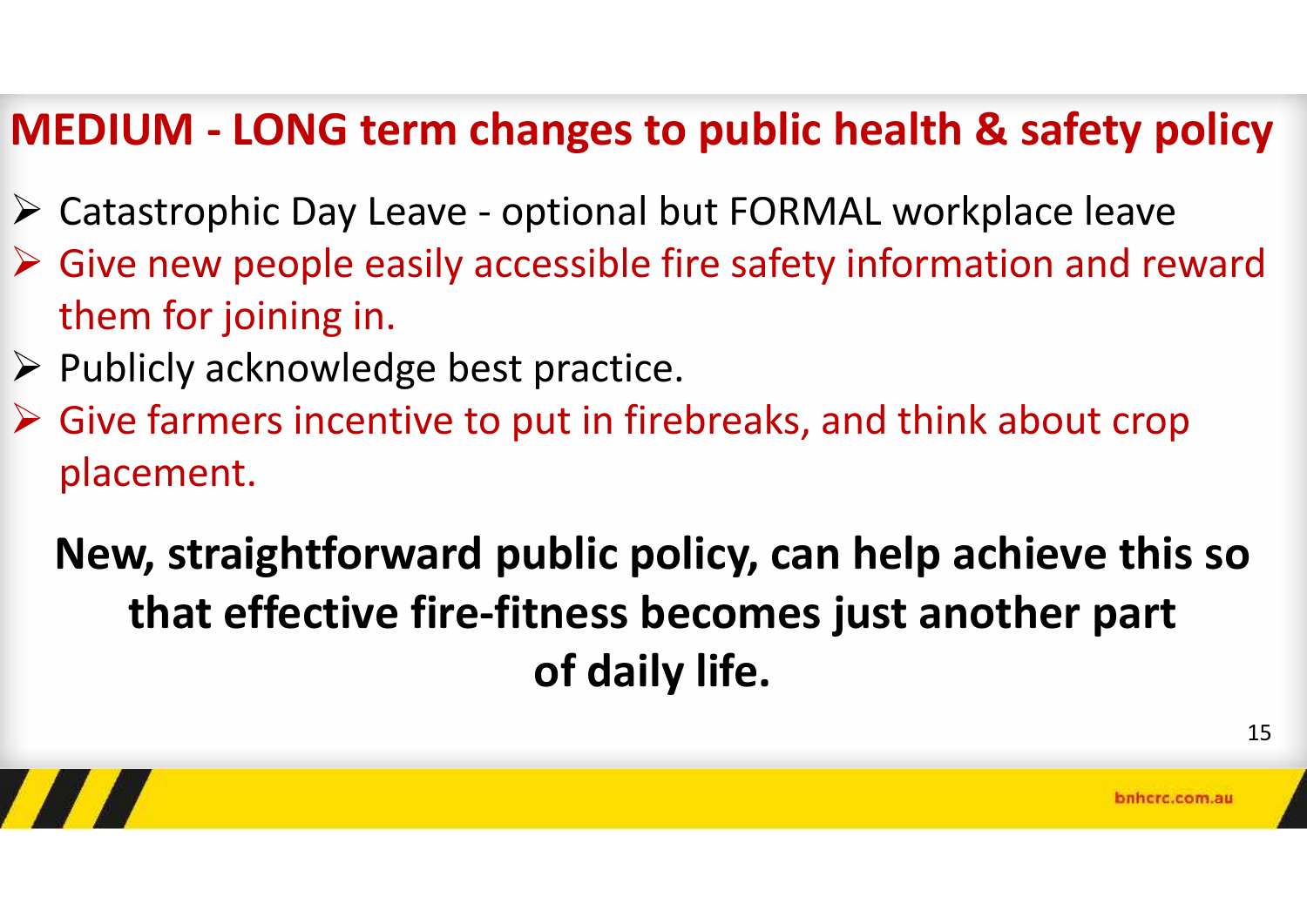My name is **Rachel Westcott**

@rachelwestcott

R.Westcott@westernsydney.edu.au

ptlincolnproject.wordpress.com



http://www.bnhcrc.com.au/people/rachel-westcott

Details in the handout

16